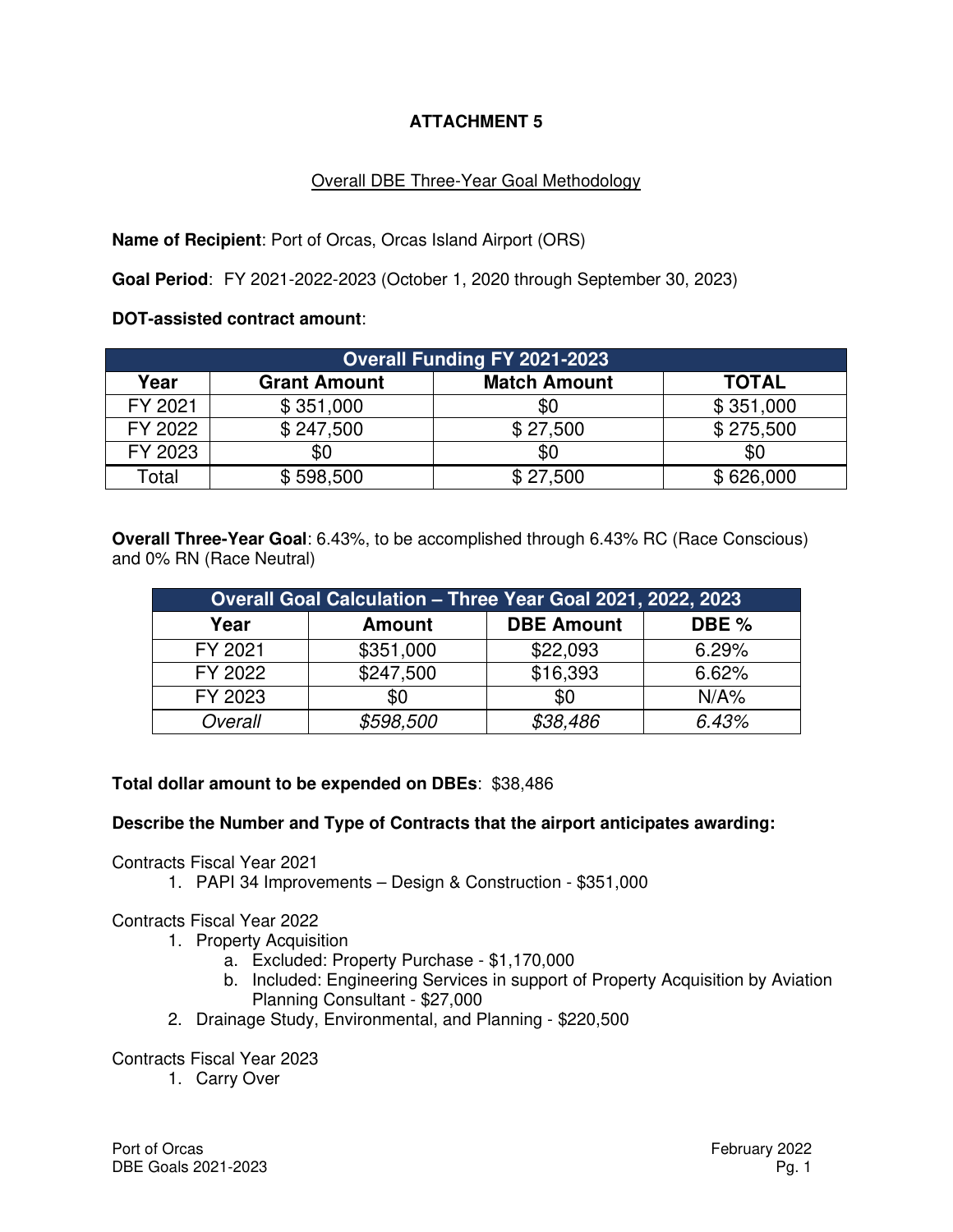**Market Area**: Orcas Island Airport is located in the city of Eastsound, Washington in the northwest corner of the state and resides in San Juan County.

The west region identified in the Washington State Disparity 2019 study contains the counties of: San Juan, Clallam, Grays Harbor, Jefferson, Lewis, Mason, and Pacific.

**Step 1.** Actual relative availability of DBEs

The base figure for the relative availability was calculated as follows using the Washington State Airports Disparity Study 2019:

A review was conducted of the Washington State Airports Disparity Study data for the West Region which covers the market area identified above. The designated market area includes San Juan County in addition to the area surrounding the airport specific project site. The appropriate North American Industry Classification Systems (NAICS) Code, which match the prevalent work to be accomplished under federal grant is found in Table E-2 West Region.

Individual DBE goals will be calculated for each Airport Improvement Program (AIP) and General Aviation Entitlement grant issued to the Port in FFY 2021-2023. The individual calculations include both a percentage goal obtained through the Disparity Study and converted to a dollar goal based on the disparity percentage and the total grant amount for the type of work identified. The Port added each DBE goal and averaged that goal to calculate an overall DBE fiscal goal.

Method: Washington State Airport Disparity Study 2019

Weighted Availability of DBE firms:

**Fiscal Year #1 (2021)** – PAPI 34 Improvements – Design & Construction For FY-2021, award of the following is anticipated:

|                                      | Orcas Island PAPI 34 Improvements (Design & Const.) - 2021         |             |                  |            |                     |  |                          | <b>Disparity</b><br>Study |                               |           |                     |
|--------------------------------------|--------------------------------------------------------------------|-------------|------------------|------------|---------------------|--|--------------------------|---------------------------|-------------------------------|-----------|---------------------|
| <b>Step 1 DBE Goal Determination</b> |                                                                    |             |                  |            |                     |  |                          | Percentage                |                               |           | <b>Availability</b> |
|                                      |                                                                    |             | *Match grant app |            |                     |  |                          |                           |                               |           |                     |
| <b>NAICS</b>                         |                                                                    | Cost of     |                  |            | <b>Grant Amount</b> |  | <b>Match Amount</b>      | DBE %                     | DBE <sub>\$</sub><br>for Work |           | Weighted<br>of Work |
| Code #                               | <b>Certification Type</b>                                          | <b>Work</b> |                  |            |                     |  |                          |                           |                               |           |                     |
|                                      | <b>Heavy and Civil Engineering Construction</b>                    |             |                  |            |                     |  |                          |                           |                               |           |                     |
| 237310                               | Highway, Street, and Bridge<br>Construction (AC, PCC, rock, paint) | \$          | $60,000.00$ \$   |            | $60,000.00$ \$      |  | $\sim$                   | 6.70%                     | S                             | 4,020.00  | 1.15%               |
|                                      |                                                                    |             |                  |            |                     |  |                          |                           | S                             |           |                     |
| <b>Specialty Trade Contractors</b>   |                                                                    |             |                  |            |                     |  |                          |                           | \$                            | ٠         |                     |
| 238210                               | <b>Electrical Contractors</b>                                      | S           | 80,000.00 \$     |            | 80,000.00 \$        |  | ٠                        | 8.50%                     | <b>S</b>                      | 6.800.00  | 1.94%               |
| 238910                               | Site Preparation (incl. excavation, gradin \$                      |             | 35,000.00 \$     |            | 35,000.00 \$        |  | $\overline{\phantom{a}}$ | 6.50%                     | S                             | 2.275.00  | 0.65%               |
| 541370                               | <b>Surveying and Mapping</b>                                       | S           | 15,000.00        | S          | $15,000.00$ \$      |  |                          | 2.30%                     | S                             | 345.00    | 0.10%               |
| <b>Consultants</b>                   |                                                                    |             |                  |            |                     |  |                          |                           | \$                            |           |                     |
| 541370                               | <b>Aerial Survey Mapping</b>                                       | S           | $11,000.00$ \$   |            | $11,000.00$ \$      |  |                          | 2.30%                     | \$                            | 253.00    | 0.07%               |
| 541330                               | <b>Engineering Services</b>                                        | £.          | 150,000.00       | $\sqrt{5}$ | 150,000.00 \$       |  | $\sim$                   | 5.60%                     | S                             | 8,400.00  | 2.39%               |
| <b>Total</b>                         |                                                                    |             | $351,000.00$ \$  |            | 351,000.00          |  |                          |                           | S                             | 22,093.00 | 6.29%               |
|                                      |                                                                    |             |                  |            |                     |  |                          |                           |                               |           | 6.29%               |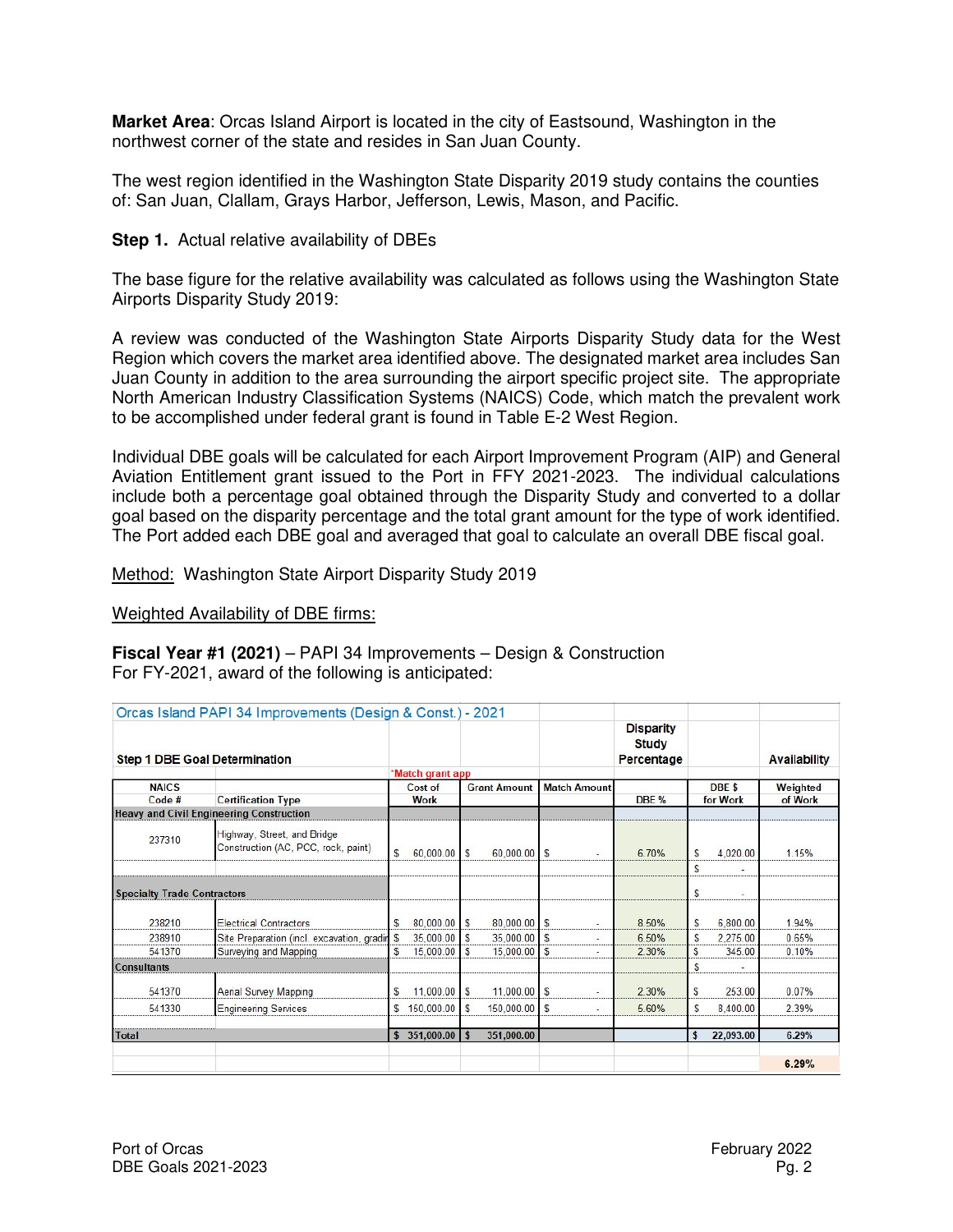**Fiscal Year #2 (2022)**. Award of the following two projects is anticipated:

- 1. 2022 Property Acquisition (Aviation Planning Services Contract)
- 2. 2022 Drainage Study, Environmental & Planning

#### Orcas Island Property Acquisition - 2022 - Aviation Planning Services Contract

|                                      | <b>Disparity</b>              |     |                                        |      |                     |   |           |                     |                     |                                              |       |
|--------------------------------------|-------------------------------|-----|----------------------------------------|------|---------------------|---|-----------|---------------------|---------------------|----------------------------------------------|-------|
| <b>Step 1 DBE Goal Determination</b> |                               |     |                                        |      |                     |   |           | Study<br>Percentage | <b>Availability</b> |                                              |       |
| *Match grant app                     |                               |     |                                        |      |                     |   |           |                     |                     |                                              |       |
| <b>NAICS</b><br>Code#                | <b>Certification Type</b>     |     | <b>Grant Amount</b><br>Cost of<br>Work |      | <b>Match Amount</b> |   | DBE %     | DBE \$<br>for Work  |                     | <b>weighted</b><br><b>Percent</b><br>of Work |       |
| <b>Consultants</b>                   |                               |     |                                        |      |                     |   |           |                     |                     |                                              |       |
| 541330                               | <b>Engineering Services</b>   | \$  | 30,000.00                              | S    | 27.000.00 \$        |   | 3.000.00  | 5.60%               | S                   | 1,512.00                                     | 0.55% |
| <b>Consultants</b>                   |                               |     |                                        |      |                     |   |           |                     |                     |                                              |       |
| 541330                               | <b>Engineering Services</b>   |     | \$185,000.00                           | S    | 166,500.00          | S | 18,500.00 | 5.60%               | \$                  | 9,324.00                                     | 3.39% |
| 541620                               | <b>Environmental Services</b> | £.  | 35,000.00                              | S    | 31.500.00           | S | 3.500.00  | 16.00%              | \$                  | 5.040.00                                     | 1.83% |
| 541370                               | Surveying and Mapping         | \$. | 25,000.00                              | S    | 22,500.00           | S | 2,500.00  | 2.30%               | S                   | 517.50                                       | 0.19% |
|                                      |                               |     |                                        |      |                     |   |           |                     |                     |                                              |       |
| <b>Total</b>                         |                               |     | \$275,000.00                           | - 56 | 247,500.00          |   | 27,500.00 |                     | ъ                   | 16,393.50                                    | 6.62% |

 $6.62%$ 

#### **Fiscal Year #3 (2023)**

For FY-2023 - Carry Over

The base goal projection after weighting is as follows:

- Total Weighted DBE Availability: \$38,486
- Total for All Trades: \$598,500

Dividing the weighted DBE totals by the total estimate for all trades gives a base DBE availability figure for the projects anticipated during the goal-setting period. This figure is expressed as a percentage and serves as the basis for the three-year overall goal.

Base of DBE Goal: **6.43%**

#### **Step 2: Adjustments to Step 1 base figure**

After calculating a base figure of the relative availability of DBEs, evidence was examined to determine what, if any, adjustment to the base figure was needed in order to arrive at the overall goal determined in Step 1 using the 2019 Washington State Airports Disparity Study.

In review of awarded grants for the 2018-2020 time period shows that projects were awarded in 2019 with no DBE identified at the time of award.

In review of current work, The Aviation Planning Group is a DBE certified firm currently under contract with the Port. The firm was contracted under race neutral means. Participation by this firms will help meet the overall 3-year goal, absent of participation by other DBE firms who might participate in Port federally funded projects.

The evidence does suggest an adjustment may be necessary in the future, however, given that during award no DBE firms were identified, no adjustment is recommended.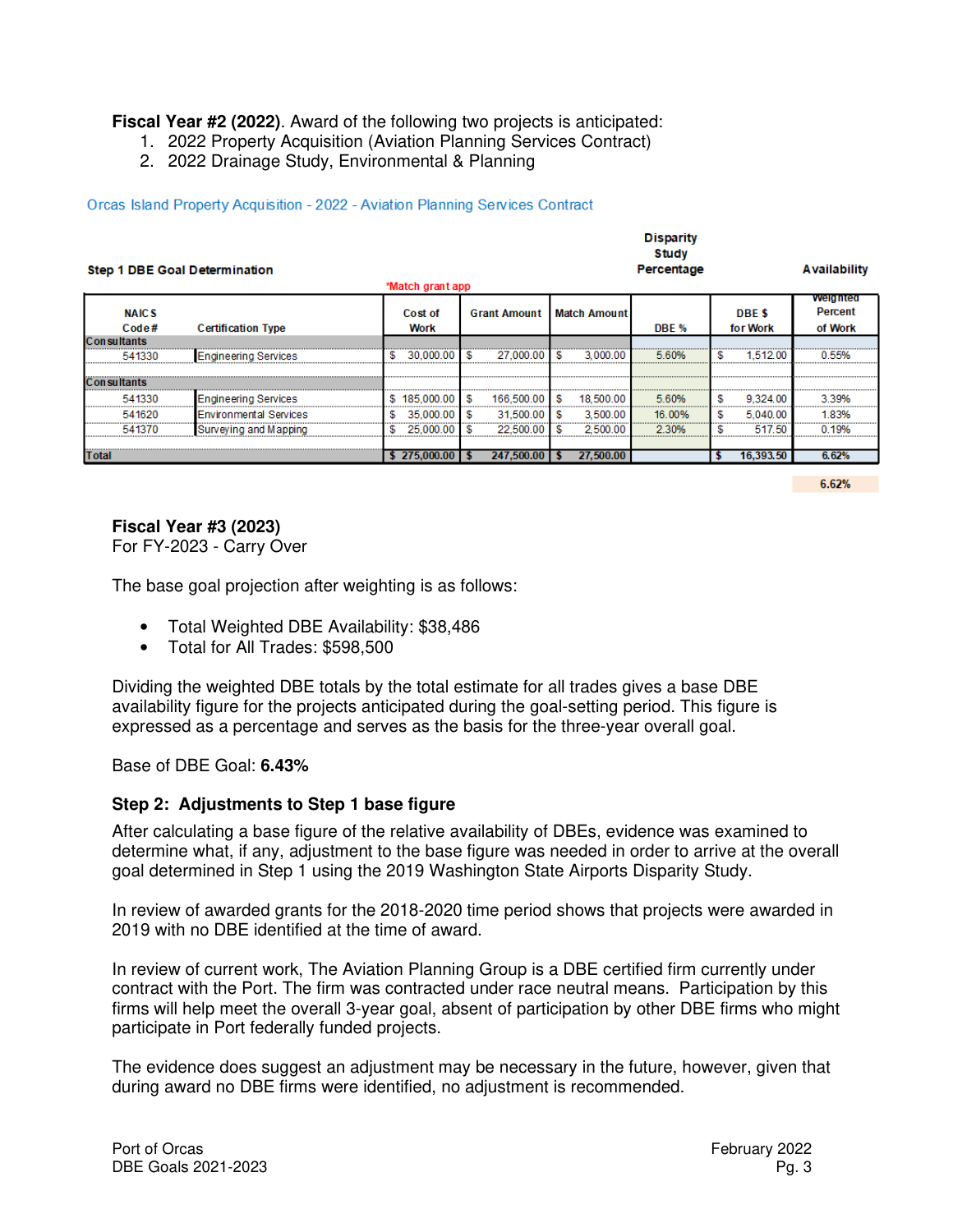The Port is adopting the Step 1 base figure as the overall goal for this three-year goal period based in the information provided in the Disparity Study.

Furthermore, there are no recent legal case information from the relevant jurisdictions to show evidence of barriers to entry or competitiveness of DBEs in the market area that is sufficient to warrant making an adjustment to the base goal.

## **Breakout of Estimated "Race and Gender Neutral" (RN) and "Race and Gender Conscious" (RC) Participation**.

The Port will meet the maximum feasible portion of the overall goal by using RC means of facilitating DBE participation.

- 1. Arranging solicitations, times for the presentation of bids, quantities, specifications, and delivery schedules in ways that facilitates DBE, and other small businesses, participation
- 2. Carrying out information and communications programs on contracting procedures and specific contract opportunities
- 3. Ensuring distribution of DBE directory, through print and electronic means, to the widest feasible universe of potential prime contractors

The Port estimates that in meeting the established overall goal of 6.43%, it will obtain 0% from RN participation and 6.43% through RC measures.

The breakout is based on:

- The Port's use of the Disparity Study in Step 1 to calculate actual relative availability of DBEs.
- The Port does not have any DBE awards/commitments within the 3-year period of 2018- 2019 and expects to obtain its DBE participation through the use of DBE contract goals or a conscious effort to obtain DBE participation. Therefore, the entire goal of 6.43% is to be obtained through race-conscious participation.

The Port will adjust the estimated breakout of RN and RC DBE participation as needed to reflect actual DBE participation and track and report RN and RC participation separately. For reporting purposes, RN DBE participation includes, but is not necessarily limited to the following: DBE participation through a prime contract obtained through customary competitive procurement procedures; DBE participation through a subcontract on a prime contract that does not carry a DBE goal, DBE participation on a prime contract exceeding a contract goal, and DBE participation through a subcontract from a prime contractor that did not consider a firm's DBE status in making the award.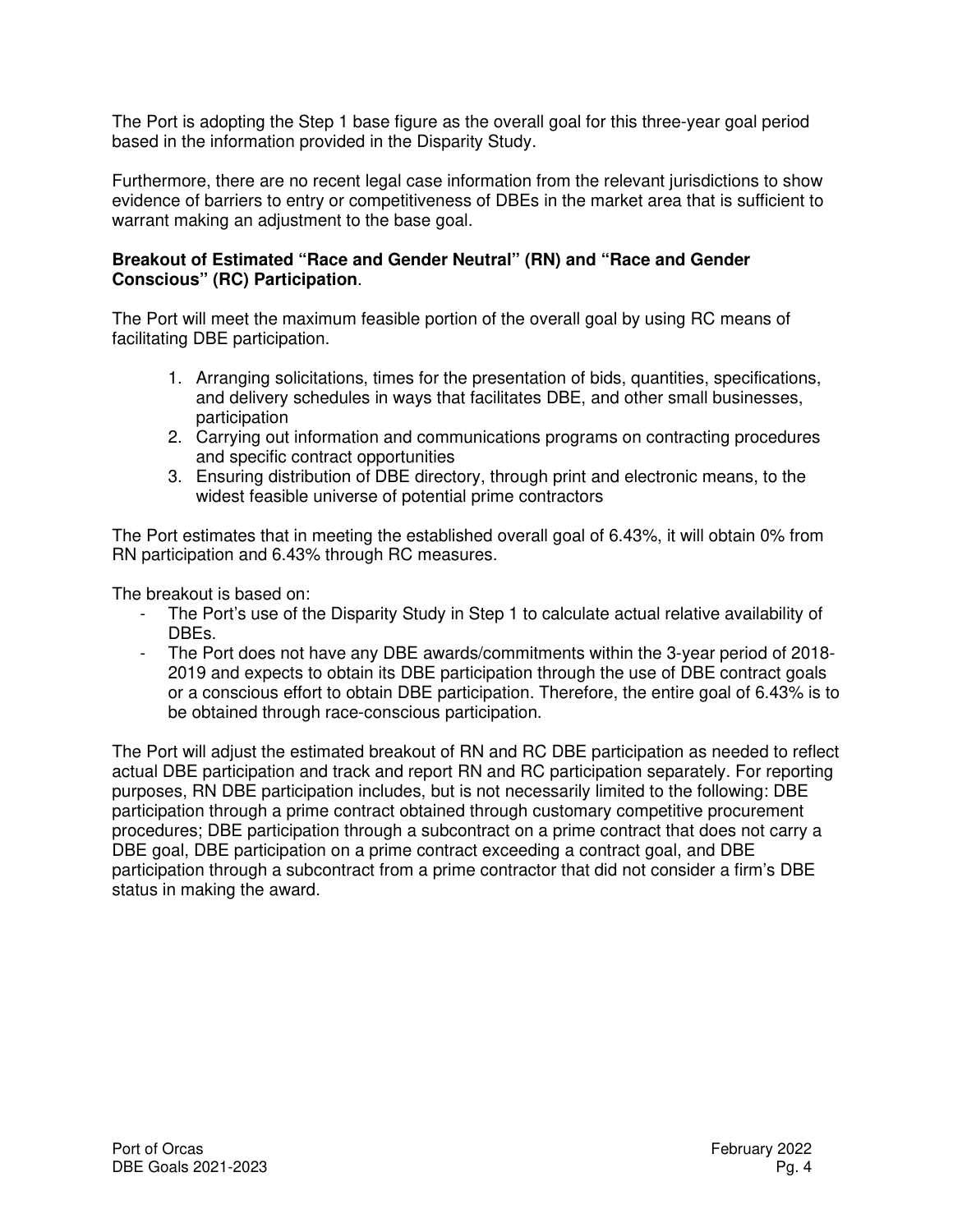# PUBLIC PARTICIPATION

## **Consultation**:

In establishing the overall goal, the Port provided for consultation and publication. This process included consultation with minority, women's, and general contractor groups, community organizations, and other officials or organizations which could be expected to have information concerning the availability of disadvantaged and non-disadvantaged businesses, the effects of discrimination on opportunities for DBEs, and the Port's efforts to establish a level playing field for the participation of DBEs. The consultation included a scheduled, direct, interactive exchange with as many interested stakeholders as possible focused on obtaining information relevant to the goal setting process, and was conducted before the goal methodology was submitted to the operating administration for review. Details of the consultation are as follows.

The consultation engaged in was a teleconference meeting, which was held on **Wednesday, February the 23rd, 2022 at 12:30pm via Zoom meeting**.

The following comments were received during the course of the consultation: No comments were received.

A notice of the proposed goal was published on the Port's official website before the methodology was submitted to DOT/FAA.

If the proposed goal changes following review by DOT/FAA, the revised goal will be posted on the Port's official website.

Notwithstanding paragraph (f)(4) of §26.45, the Port's proposed goals will not be implemented until this requirement has been met.